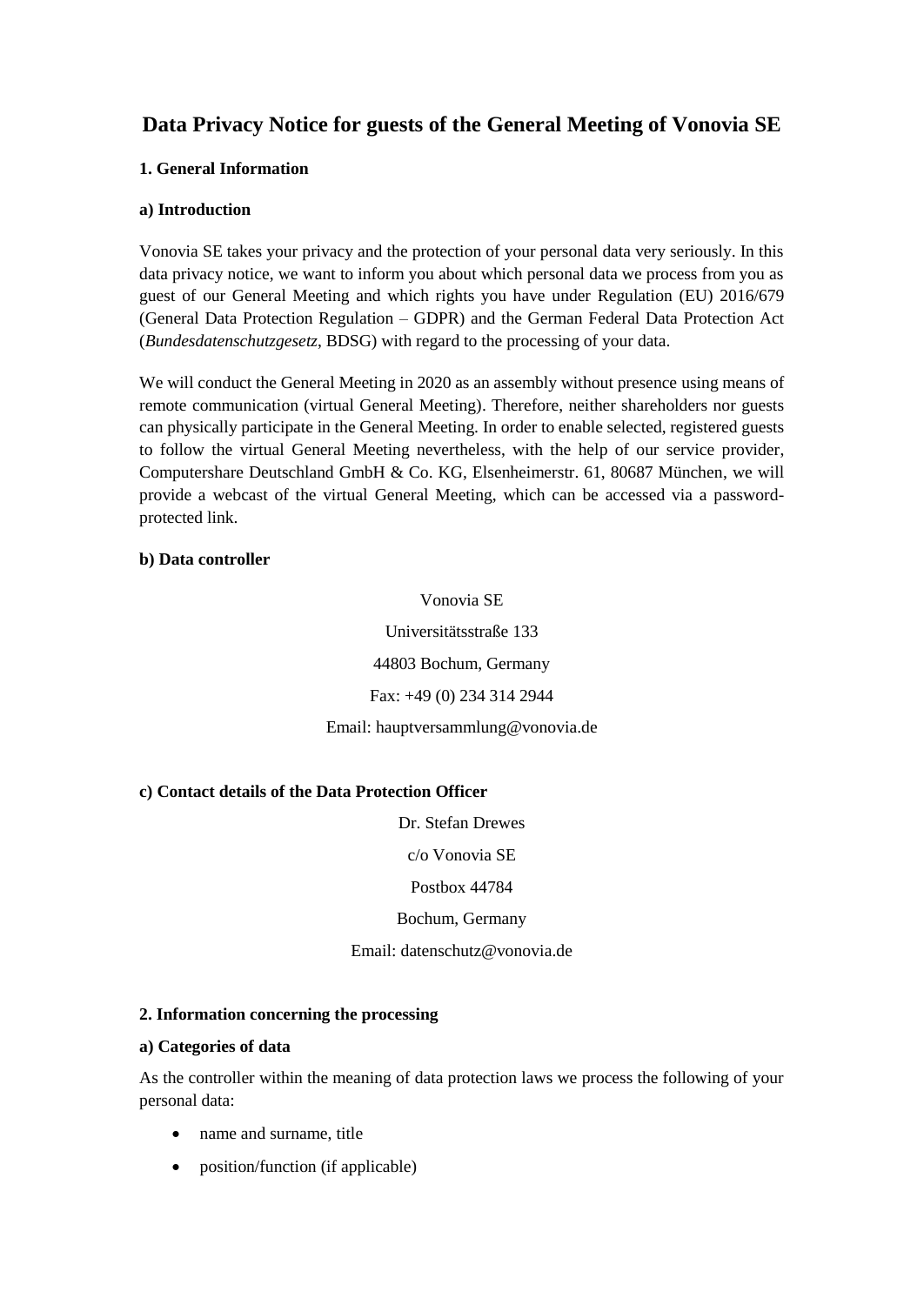- business name
- address
- e-mail address
- If applicable, remarks (e.g. accompanying person of shareholder X at non-virtual General Meetings)

If you contact us, we additionally process the personal data required to answer the respective request, such as your telephone number or the content of your request.

If we broadcast a non-virtual General Meeting live on the Internet by means of video and audio transmission and you enter the recording area, this live broadcast will also include your appearance.

If you access the webcast of our (virtual) General Meeting, we also process the access password, which we will send you after registration, and the access data required for the operation of our webcast, which your browser automatically transmits to us when you access the website (e.g. IP address, data retrieved or requested; date and time of access; notification whether the request was successful; type of web browser used). If we use cookies in the provision of the webcast, we will only do so if this is necessary for the operation of the webcast or if you have given your consent. We will inform you separately about the use of cookies on the website on which you will find our webcast.

#### **b) Purpose and legal basis of the processing**

We process the data described under a) in order to be able to prepare, conduct and follow up our General Meeting as a non-public event and to ensure that only authorized persons can exercise their rights to participate. In particular, we compile a guest list, send out guest tickets or access data (also via e-mail), carry out admission/access controls and document your presence as a guest at the General Meeting. With respect to a virtual General Meeting, we process your data to ensure that only selected guests can follow the video and audio transmission of the virtual General Meeting. The legal basis for the processing of your personal data is Art. 6(1)(f) GDPR. Our legitimate interest lies in, if applicable, exercising our property rights, protecting the voting rights of our shareholders and ensuring an orderly course of the General Meeting. Without this processing of your personal data, you cannot participate as guest in the General Meeting.

We process the data described under a), which you provide us in the course of contacting us, in order to be able to process and solve your request. The legal basis for the processing is Art. 6(1)(f) GDPR. Our legitimate interest is to provide a functioning customer contact.

The entire General Meeting may be broadcast live and publicly accessible on the Internet by means of video and audio transmission. Possibly, a recording of the virtual or non-virtual General Meeting will be made until the end of the speech of the Management Board, which will be made publicly available on the Internet on demand after the end of the General Meeting. Beyond this, neither image nor sound recordings will be made. To the extent you enter the recording area during recording activities at a non-virtual General Meeting, this live broadcast or the respective recording will include your appearance. The legal basis for this processing is Art. 6 (1)(f) GDPR. Our legitimate interest is to enable interested shareholders and the public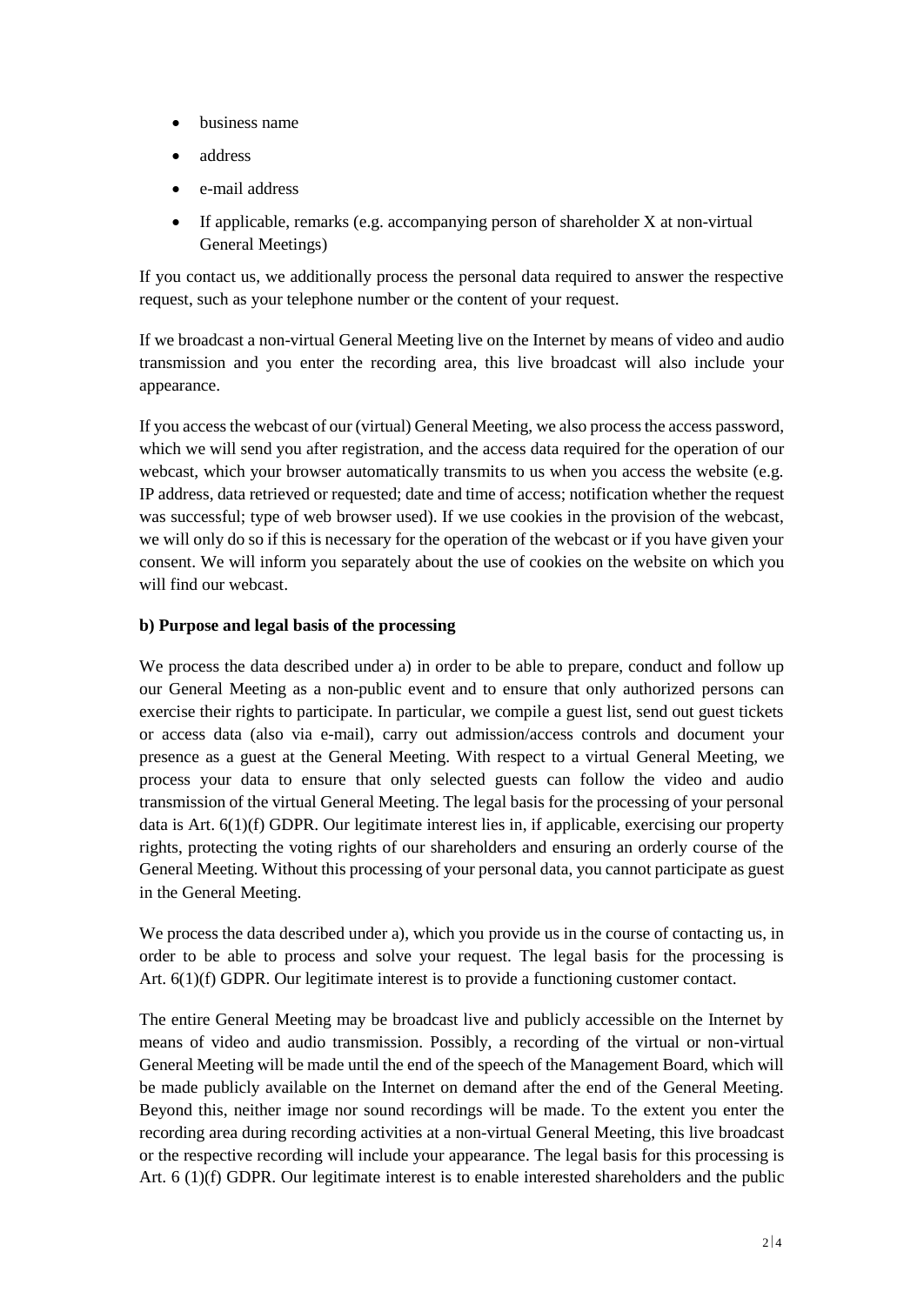to follow the General Meeting via the Internet in accordance with the express permission in the German Stock Corporation Act and our by-laws.

The processing of access data, device information and necessary cookies as described under a) is necessary to technically provide the webcast of the (virtual) General Meeting, as well as for misuse detection and troubleshooting. In this respect, we have a legitimate interest in providing this webcast to you as guest in order to follow the virtual General Meeting without physical presence. The legal basis for this processing is Art. 6 (1) lit. f) GDPR.

# **c) Recipients and categories of recipients of personal data**

As part of the preparation, conduct and follow-up of General Meetings, we commission service providers who receive personal data from data subjects (e.g. for the provision of the webcast of the virtual General Meeting; printing companies for sending General Meeting documents, security services for admission controls).

Our service providers only receive such personal data from us that is necessary for the performance of the commissioned service, and they process the data exclusively on behalf and in accordance with the instructions of Vonovia SE. All our employees and all employees of external service providers who have access to and/or process personal data are obliged to treat this data confidentially.

#### **3. Data sources**

We receive your data either directly from you, in particular if you yourself have applied for an admission as guest (e.g. as a representative of the media or public authorities), from one of our shareholders requesting your admission as a guest, or, if applicable, in the course of our business from internal or external sources, some of which are publicly accessible.

#### **4. Storage period**

In principle, we anonymise or delete personal data if it is no longer required for the abovementioned purposes and if the anonymising or deleting does not conflict with legal requirements for proof and storage (e.g. under the German Stock Corporation Act, the German Commercial Code, the German Tax Code or other legal provisions).

Please contact our data protection officer if you have further questions about the storage period.

#### **5. Rights of data subjects**

As a data subject, you can contact our data protection officer named in 1. c) in order to exercise your legal rights in accordance with the GDPR. If the legal requirements are met, you may be entitled to the following rights: